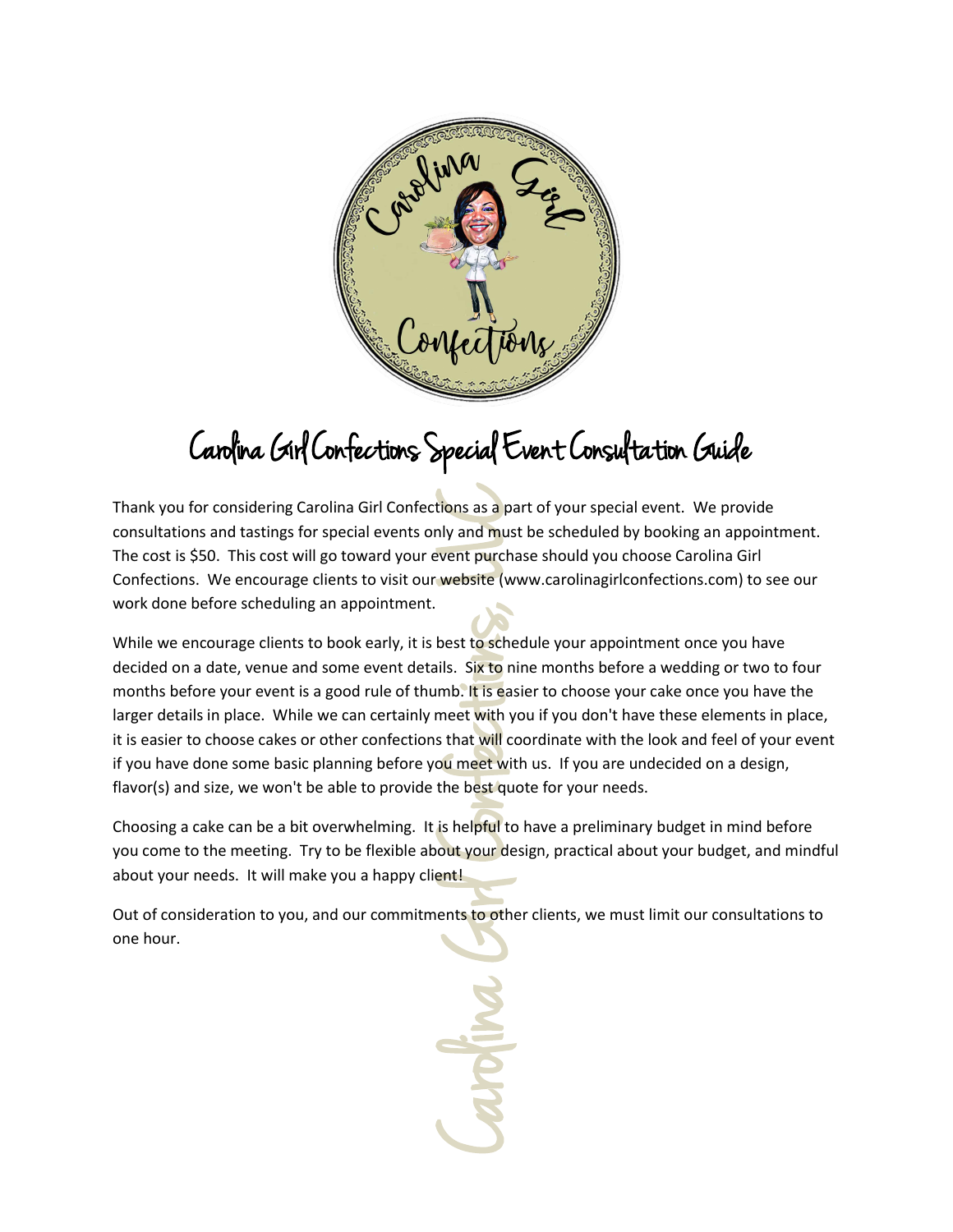### Purpose & Expectations

International Conference to the conference that a specific flavor international like a specific flavor ring one for an underlying any picture hands. Remember bring any picture full paym<br>require full paym require full paym Our tasting is designed to provide a sample of the quality of our delicious cakes and other baked goods. All of our menu items are made to order. While we will make every effort to provide you with a sample of the cake you would like to try, we are limited to our popular flavors and those which have been recently ordered. We will permit our clients to request three flavors they would like to sample during their consultation. Any other flavors our clients would like to try will be limited to what is available on the scheduled consultation date. If there is a specific flavor and filling you would like to try that is not offered on our menu, we recommend ordering one for an upcoming event. You may also try another weekend to see if we will have that flavor available. We have seating for three. You are welcome to bring parents, bridal party members or friends. Remember that each person will bring with them additional influences and opinions. Please bring any pictures, fabric and any ideas which may aid us in creating a special cake for you.

#### Price Quote

Within seventy-two hours, we will send you a price quote. However, we cannot provide you with sketches or an exact design until you have made your commitment to us by sending a deposit. All custom items totaling less than \$100 shall require full payment at the time of invoicing to secure your date.

Time is of the essence. Our price quotes are valid for thirty days. We book on a first come, first paid basis. Your date is unconfirmed and available to others until we have received a deposit or full payment, depending on invoice total. Please see "Deposits & Policies" below for more information about securing your date.

Deposits & Policies

If you choose to have Carolina Girl Confections create your cake, we require a deposit of 50% to guarantee your event date and place your order. If your invoiced total is less than \$100, we require full prepayment in order to secure your date. Your order is not guaranteed without a paid deposit. The deposit reserves your event date and will be applied to the final balance of your cake. If your event is canceled, for any reason, it is our policy that your deposit will not be refunded.

The prices effective when we receive your deposit are the prices you will receive on your cake.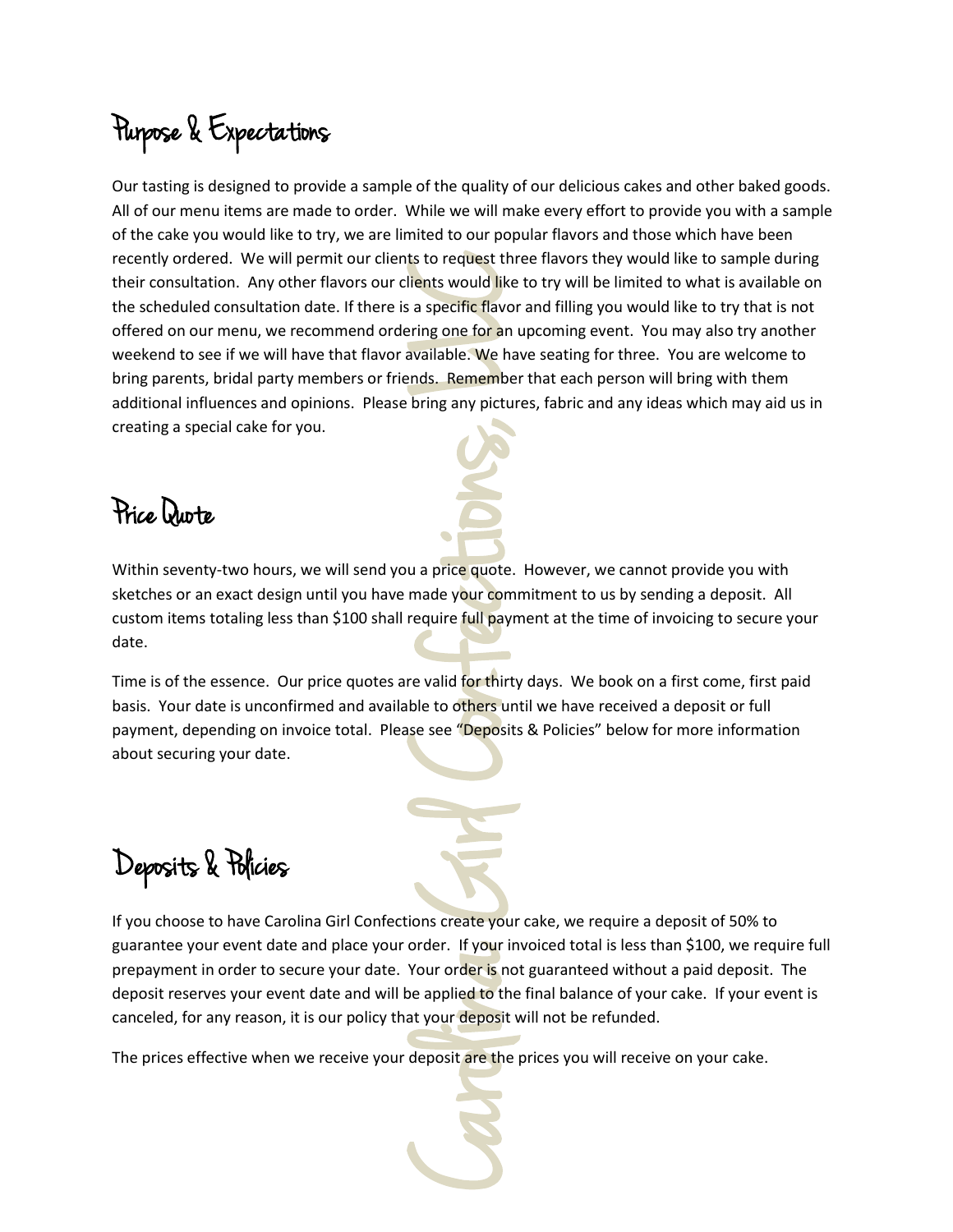# Delivery & Setup

Free starts at \$25<br>
Carolina Girl Conference to your venue, your venue, your venue, your venue, your character of the start of the start of the start of the start of the start of the start of the start of the start of the Delivery and setup around the Columbia area starts at \$25. Delivery and setup to Lexington, Irmo, Lake Murray and surrounding areas start at \$45. If you decide to pick up your event confections and opt not to have Carolina Girl Confections deliver to your venue, you must sign our Self Transport Waiver releasing us of any responsibility for damages that might occur during self-transport.

We do not provide fresh flowers for cakes. These need to be ordered from and arranged by your florist. If we do need to arrange flowers, we must know before delivery.

Cake Flavors & Pricing

The following cake flavors are \$5.50 per serving:

Red Velvet - familiar to all Southerners and Southerners at heart; not as rich as our traditional chocolate and with red coloring (with or without pecans)

White Vanilla - plain vanilla for those who like it old-fashioned

Lemon - white vanilla with a hint of citrus

Classic Yellow – moist yellow cake with vanilla flavor added

Carrot - a perfect blend of cinnamon, carrots, pecans, coconut, pineapple and raisins

Chocolate Once Over - moist, true chocolate decadence for the chocolate lover

Chocolate Kahlua - a rich mocha flavored chocolate cake with chocolate chips - perfect for the chocolate and coffee lover

Hummingbird - this yellow cake is a moist and yummy blend of bananas, pineapple and pecans - great with cream cheese frosting

White Chocolate - a wonderful choice for the white chocolate lover - this flavor pairs nicely with fruit or white chocolate mousse fillings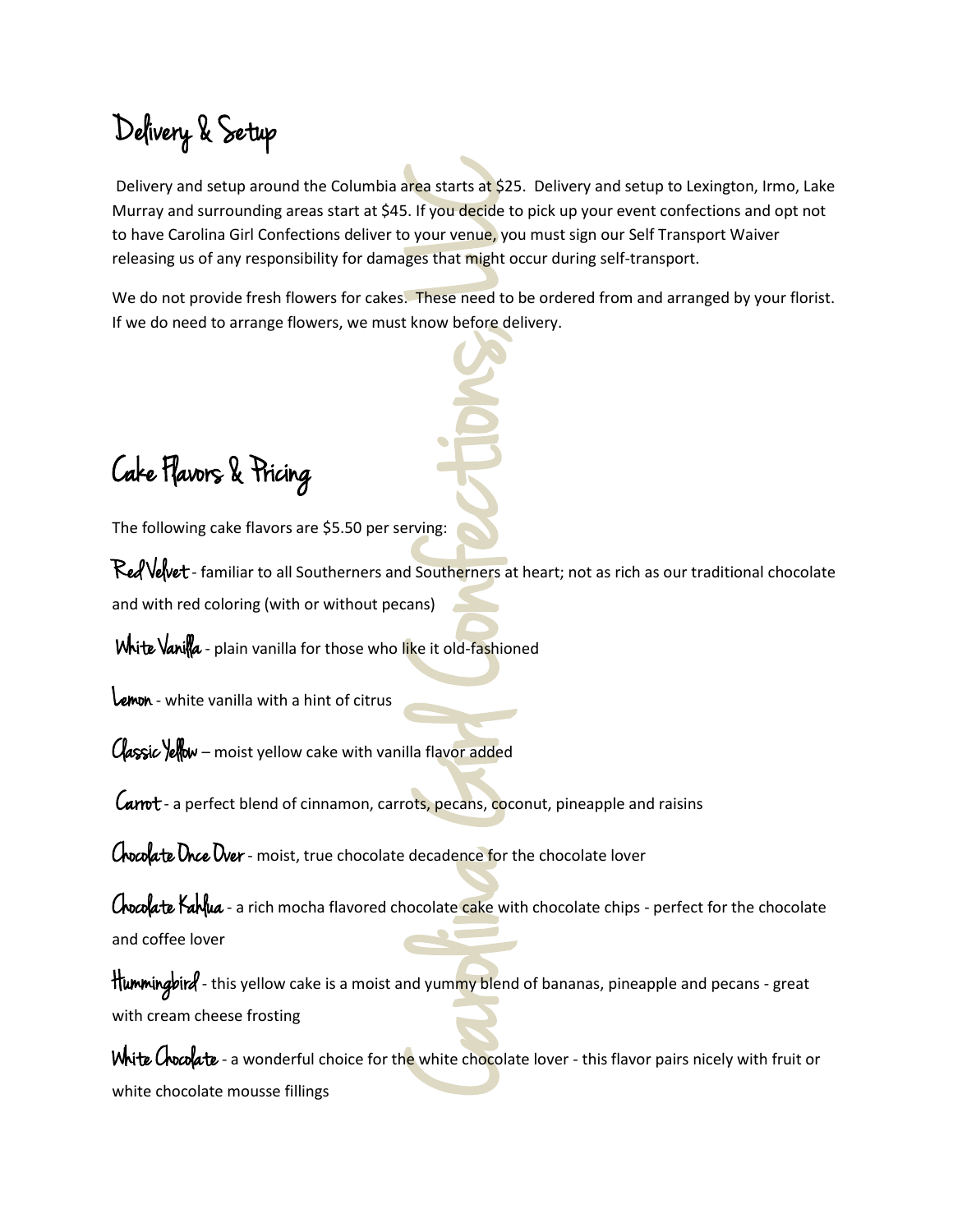#### Custom Event Cupcakes

xpression when<br>eflected on our v<br>ur custom event<br>gradied cupcake with a<br>ers beware; all t<br>cake with cream<br>ess with fresh str<br>with blueberry k<br>ake with lemon<br>th a Kahlua drizz<br>upcake married<br>u'll LOVE this coo<br>tive chocolat Today's trends allow for a more creative expression when it comes to special events, and having cupcakes in lieu of -- or in addition to -- a cake has become a way to add a bit of whimsy to an event. While our normal pricing for cupcakes is reflected on our website for everyday ordering, please know that more intricate details are added to our custom event cupcakes. Any cake flavor listed above can be made as cupcakes.

The following flavors are \$2.75 per serving, plus any customization costs:

Sweet Potato Pecan - sweet potato flavored cupcake with a pecan cream cheese frosting

Frosted Peanut Butter - peanut butter lovers beware; all that is missing is jelly!

Tropical Pineapple - pineapple flavored cupcake with cream cheese pineapple frosting

Strawberry Stortcake - angel food cupcakes with fresh strawberries and a whipped topping

Lemon Berry - moist lemony cake topped with blueberry buttercream frosting and blueberries

Lemon Butterfly- moist and fluffy lemon cake with lemon buttercream and beautiful butterfly wings

Mocha - a rich mocha flavored cupcake with a Kahlua drizzle atop the frosting and chocolate chips

Peaches'n Cream - butter-peach flavored cupcake married to a delightful peach cream cheese frosting

Pina Colada - if you like piña coladas.... You'll LOVE this coconut flavored treat

Gooey Chocolate 'n Cream Cheese - an addictive chocolate cupcake infused with cream cheese and white and chocolate chips

Lemon Cheesecake - a smooth and rich cheesecake with a hint of lemon flavor

Raspberry-vanilla cupcake with raspberry swirls, topped with a raspberry cream cheese frosting Rocky Road - chocolate cupcake topped with buttercream frosting, walnuts, marshmallows and chocolate drizzle